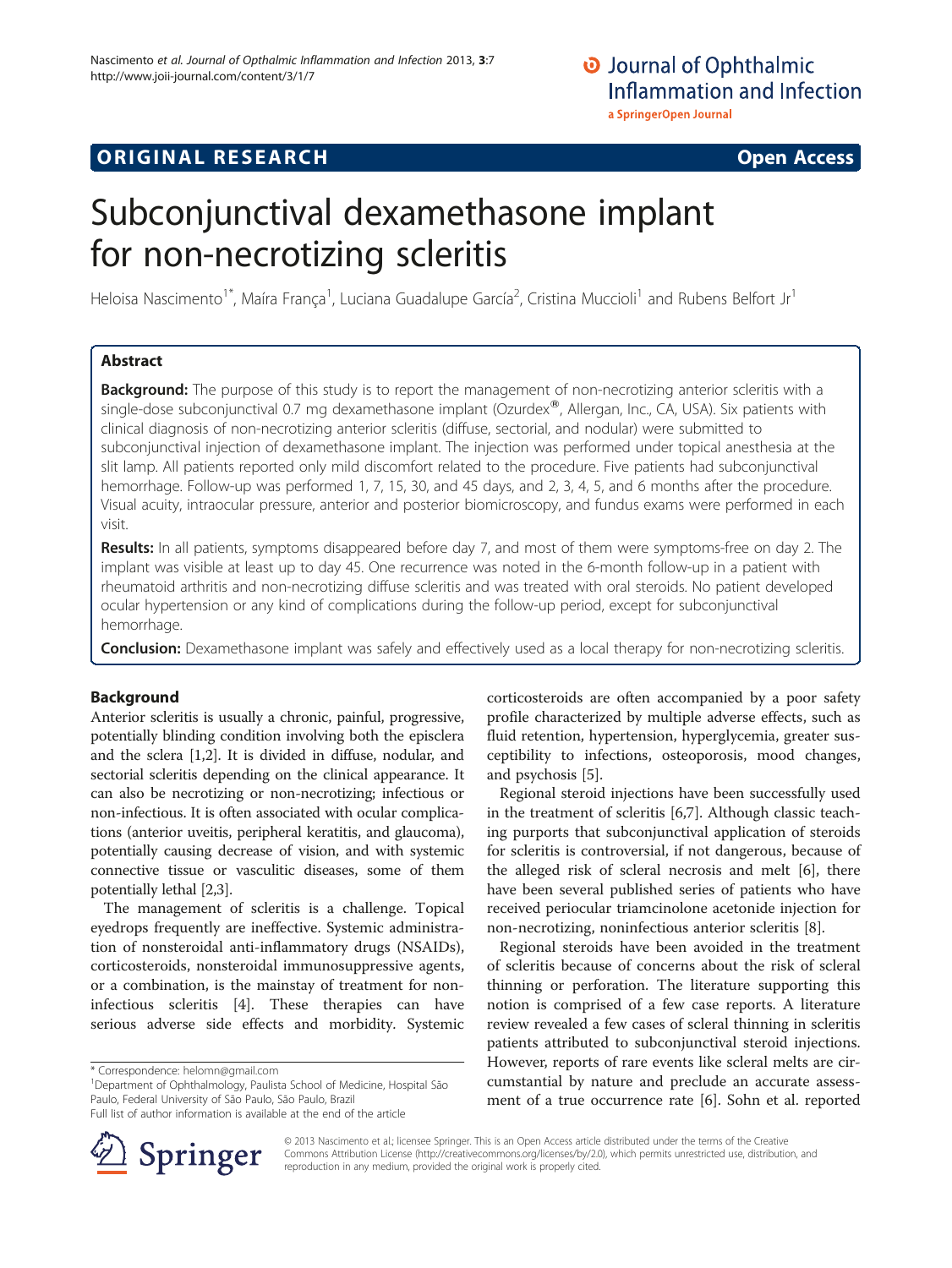in a retrospective study of subtenonian triamcinolone injection for anterior scleritis no cases of scleral thinning or necrosis, but long-term follow-up of these small series was lacking [[7\]](#page-3-0).

Subconjunctival steroid injections have become part of the legitimate armamentarium for scleritis treatment in the last decade. It may be an attractive adjunct to systemic therapy by achieving timely improvement while systemic medications begin to take effect [[6-9](#page-3-0)].

Dexamethasone (DEX) 0.7 mg implant (Ozurdex® Allergan, Inc., CA, USA) is a biodegradable implant approved by FDA. It was designed to be injected into the eye (vitreous) to treat adults with macular edema following branch retinal vein occlusion or central retinal vein occlusion. It is also indicated to treat adults with noninfectious uveitis affecting the posterior segment of the eye. This implant is composed of a mix of polylactic acid and polyglycolic acid polymers and can be implanted into the eye using an office-based procedure. As the implant erodes, dexamethasone is released into the eye. The most common side effects reported in patients include the following: increased eye pressure, conjunctival bleeding, eye pain, conjunctival hyperemia, ocular hypertension, cataract, and headache [\[5](#page-3-0)].

This implant represents a new approach to the treatment of ocular diseases since it is capable to promote a 3-day local pulse therapy followed by a 6-month gradually sustained release when it is placed in the vitreous. There is no study of its pharmacokinetic in the subconjunctival space. The purpose of this study was to evaluate the safety and efficacy of single-dose off-label subconjunctival slow delivery system of 0.7 mg DEX for recurrent non-necrotizing anterior scleritis.

# Materials and methods

The study was approved by the Institutional Review Board and followed the tenets of the Declaration of Helsinki. Informed consent was obtained from all subjects prior to the study and after an explanation of the nature and possible consequences of the study.

Scleritis was diagnosed on the basis of the characteristic clinical picture of painful inflammation and tenderness that radiated to the forehead, brow, jaw, or sinuses, with edema affecting the episcleral and scleral tissues, and injection of both the superficial and deep episcleral vessels; congestion of the deep episcleral vessels remained after the application of 10% phenylephrine drops. Anterior scleritis was characterized as diffuse, sectorial, or nodular according to the clinical appearance.

Patients with infectious refractory non-necrotizing anterior diffuse, sectorial, or nodular scleritis despite adequate treatment that required steroid therapy were referred for single-dose DEX 0.7 mg subconjunctival slow delivery implant according to investigator judgment.

Single-dose DEX 0.7 mg implant was performed with the patient seated at the slit lamp (Figure [1\)](#page-2-0). Before the procedure, topical anesthesia and 5% iodine-povidine solution were instilled. The same investigator performed all the injections (RB). In nodular and sectorial scleritis, the implant was placed in the area adjacent to the inflammation. In diffuse scleritis cases, the implant was placed at the areas of maximal inflammation. After the procedure, patients received local prophylactic antibiotic regimen for 7 days.

Patients were followed 1, 7, 15, 30, and 45 days, and 2, 3, 4, 5, and 6 months post-procedure. Visual acuity, intraocular pressure (IOP), anterior and posterior biomicroscopy, and fundus exams were performed in all visits.

# Results

Six patients with non-necrotizing anterior nodular, sectorial, or diffuse refractory scleritis were included in this study (Table [1](#page-2-0)). Four were female and two were male. Mean age was 39.8 years (range 28 to 60 years). Two patients presented scleritis related to rheumatoid arthritis, one probably related to tuberculosis, and three were idiopathic. Tuberculin skin test was the only positive finding in the case probably related to tuberculosis. All patients were on stable systemic or local therapy, and no increase to their therapy was made prior to enrolment in this study. In all patients, symptoms disappeared before day 7, and most of them were symptoms-free on day 2. The implant was visible at least up to day 45 in all patients. One recurrence was noted in the 6-month follow-up in a patient with rheumatoid arthritis and diffuse scleritis, and was treated with oral steroids. No patient developed ocular hypertension or any kind of complications during the follow-up period, except for subconjunctival hemorrhage in five patients which resolved spontaneously.

# Discussion

The management of scleritis is challenging in ophthalmology. Systemic administration of NSAIDs, corticosteroids, immunosuppressive agents, or a combination, is many times required for long time [[1-4](#page-3-0)]. Although it is considered the mainstay of treatment for non-infectious scleritis, compliance, and side effects preclude effective treatment [[5-7](#page-3-0)].

Nonsteroidal anti-inflammatory drugs can lead to gastrointestinal issues including ulcers and gastritis. Steroidal drugs can worsen systemic conditions as diabetes and arterial hypertension.

Systemic immunosuppressive therapy is effectively used for ocular inflammatory diseases as corticosteroid-sparing therapy for corticosteroid-responsive, corticosteroiddependent disease in order to avoid long-term use of high doses of oral corticosteroids, as supplemental therapy when systemic corticosteroids fail to suppress ocular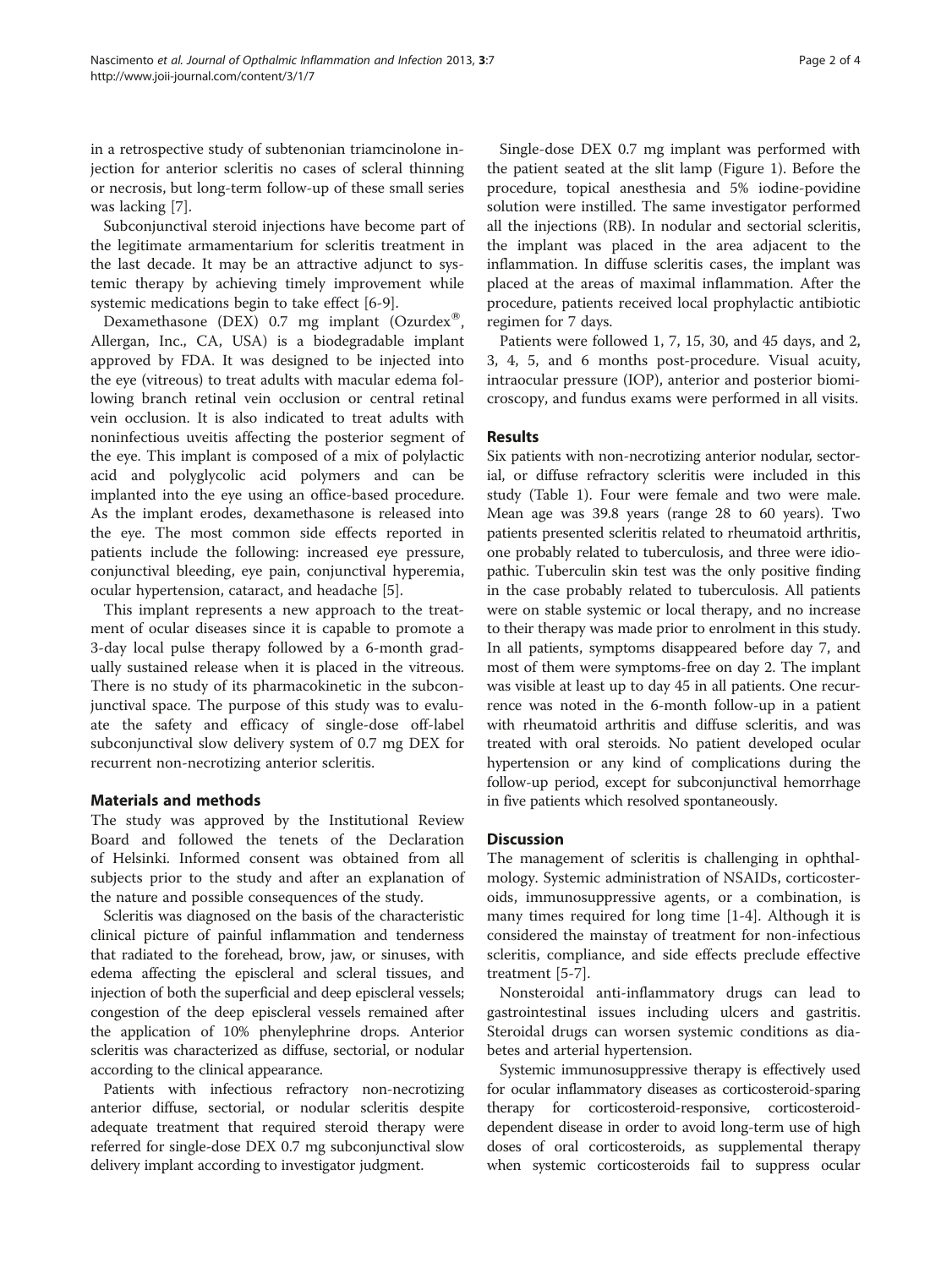<span id="page-2-0"></span>

inflammation, and for specific diseases, such as Behçet's disease, in which early use of immunosuppressive therapy is thought to confer better outcomes [\[4\]](#page-3-0).

Immunosuppressive agents may have significant side effects and may not be safe for individuals with comorbidities and those who are pregnant. Also, it can increase the risk of malignancies [\[10](#page-3-0)-[12](#page-3-0)]. Developing countries like Brazil does not have the availability of such drugs for ocular treatment.

The Systemic Immunosuppressive Therapy for Eye Diseases study has recently shown data regarding the overall mortality or cancer mortality after treatment with biological response modifiers (BRM) for inflammatory diseases [\[12,13](#page-3-0)]. Because of these reasons, BRM agents are not first-line therapy for scleritis.

In rheumatoid arthritis advanced cases, evidence has emerged that the initiation of nonbiologic diseasemodifying antirheumatic drugs (DMARDs), including methotrexate (MTX), early in the course of rheumatoid arthritis clearly has a major impact on the progression of disability [\[10,11](#page-3-0)]. However, despite the use of adequate DMARDs, the first patient submitted to subconjunctival single-dose DEX 0.7 mg implant (Ozurdex®, Allergan, Inc.) still presented scleritis activity even with controlled

arthritis activity. Treatment options were exhausted for her. Local subconjunctival dexamethasone implant was an effective approach to control her non-necrotizing scleritis for at least 6 months and represents a new option for refractory cases.

Ozurdex $^{\circledR}$  (Allergan, Inc.) has already obtained FDA approval for intravitreal use for macular edema due to noninfectious uveitis or retinal vein occlusions [\[5\]](#page-3-0). It had never been used before for scleritis and subconjunctivally. Although patients of this study had been refractory to the treatment of scleritis, only one recurrence was noted in the 6-month follow-up, which suggests that steroid slow release directly to the sclera can be crucial in scleritis physiopathology and management. However, pharmacodynamics of the implant has not been tested in the subconjunctival space.

Three out of the six patients included in this trial had the diagnosis of idiopathic unilateral recurrent nonnecrotizing anterior scleritis. In these cases, one advantage of controlling scleritis locally is not to expose the patient to the risks of systemic immunosuppression. Also, signs and symptoms of the potential causative disease would not be masked by the systemic immunosuppression, possibly allowing the proper diagnosis and management of the potential underlying disease.

|  |  |  | Table 1 Patients' data summary |
|--|--|--|--------------------------------|
|--|--|--|--------------------------------|

| <b>Patient</b> | Age<br>(years) | Gender | Scleritis type<br>(all anterior<br>non-necrotizing) | Etiology                | <b>Concomitant medications</b>                                                                                | Recurrence                                   |
|----------------|----------------|--------|-----------------------------------------------------|-------------------------|---------------------------------------------------------------------------------------------------------------|----------------------------------------------|
|                | 45             | Female | Sectorial                                           | Rheumatoid<br>arthritis | Indomethacin (150 mg/day), methotrexate (25 mg/week),<br>etanercept (50 mg/week SC), prednisone (1 mg/kg/day) | One recurrence on the<br>6th follow-up month |
| 2              | 32             | Male   | Diffuse                                             | Idiopathic              | Indomethacin (150 mg/day), Prednisone (1 mg/kg/day)                                                           |                                              |
| 3              | 60             | Female | Nodular                                             | Rheumatoid<br>arthritis | Diclofenac (150 mg/day), etanercept (50 mg/week SC),<br>methotrexate (25 mg/week), prednisone (1 mg/kg/day)   |                                              |
| $\overline{4}$ | 28             | Male   | Diffuse                                             | Idiopathic              | Prednisone (1 mg/kg/day)                                                                                      |                                              |
| 5              | 32             | Female | Nodular                                             | Tuberculosis            | Isoniazid (400 mg/day), rifampicin (600 mg/day),<br>pyrazinamide (2,000 mg/day), ethambutol (1,200 mg/day)    |                                              |
| 6<br>$ -$      | 42<br>.        | Female | Diffuse                                             | Idiopathic              | Indomethacin (150 mg/day), prednisone (1 mg/kg/day)                                                           |                                              |

SC, subconjunctival.